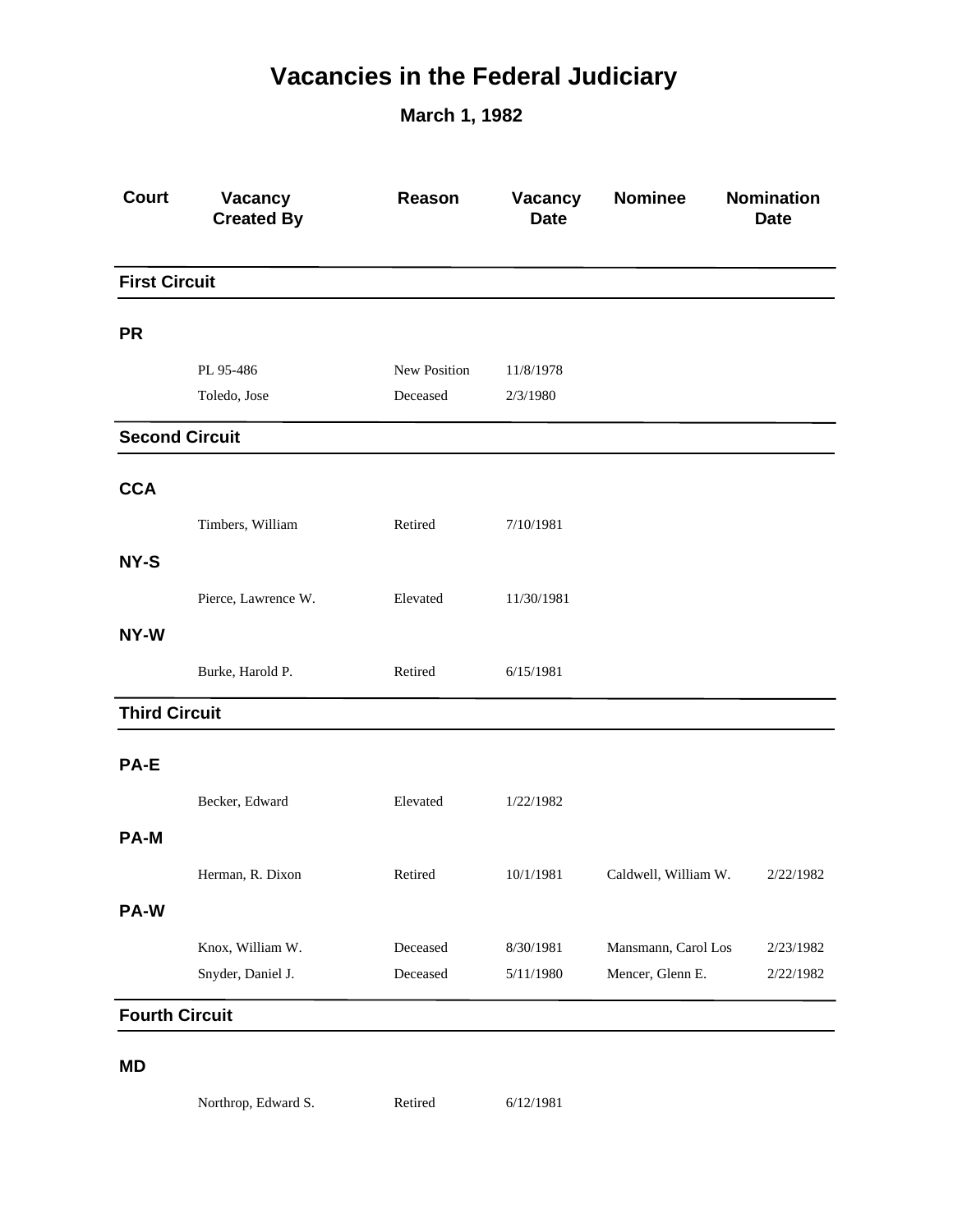| PL 95-486<br>Ainsworth, Robert<br>Coleman, James<br>Boyle, Ed<br>Mitchell, Lansing | New Position<br>Deceased<br>Retired | 11/8/1978<br>12/22/1981<br>5/30/1981 |                       |                      |
|------------------------------------------------------------------------------------|-------------------------------------|--------------------------------------|-----------------------|----------------------|
|                                                                                    |                                     |                                      |                       |                      |
|                                                                                    |                                     |                                      |                       |                      |
|                                                                                    |                                     |                                      |                       |                      |
|                                                                                    |                                     |                                      |                       |                      |
|                                                                                    |                                     |                                      |                       |                      |
|                                                                                    |                                     |                                      |                       |                      |
|                                                                                    |                                     |                                      |                       |                      |
|                                                                                    | Retired                             | 12/1/1981                            |                       |                      |
|                                                                                    | Retired                             | 11/3/1981                            |                       |                      |
| <b>Sixth Circuit</b>                                                               |                                     |                                      |                       |                      |
|                                                                                    |                                     |                                      |                       |                      |
| Celebrezze, Anthony J.                                                             | Retired                             | 10/1/1980                            | Contie, Jr., Leroy J. | 1/26/1982            |
| Weick, Paul                                                                        | Retired                             | 12/31/1981                           |                       | 1/28/1982            |
|                                                                                    |                                     |                                      |                       |                      |
| Thomas, William                                                                    | Retired                             | 2/15/1981                            |                       |                      |
| <b>Seventh Circuit</b>                                                             |                                     |                                      |                       |                      |
|                                                                                    |                                     |                                      |                       |                      |
| Fairchild, Thomas                                                                  | Retired                             | 8/31/1981                            | Coffey, John L.       | 2/22/1982            |
|                                                                                    |                                     |                                      |                       |                      |
| Crowley, John                                                                      | Resigned                            | 6/30/1981                            |                       |                      |
| Decker, Bernard                                                                    | Retired                             | 4/2/1981                             |                       |                      |
| Parsons, James B.                                                                  | Retired                             | 8/30/1981                            |                       |                      |
| <b>Eighth Circuit</b>                                                              |                                     |                                      |                       |                      |
|                                                                                    |                                     |                                      |                       | Krupanski, Robert B. |

Gibson, Floyd Retired 12/31/1979 Gibson, John R. 2/2/1982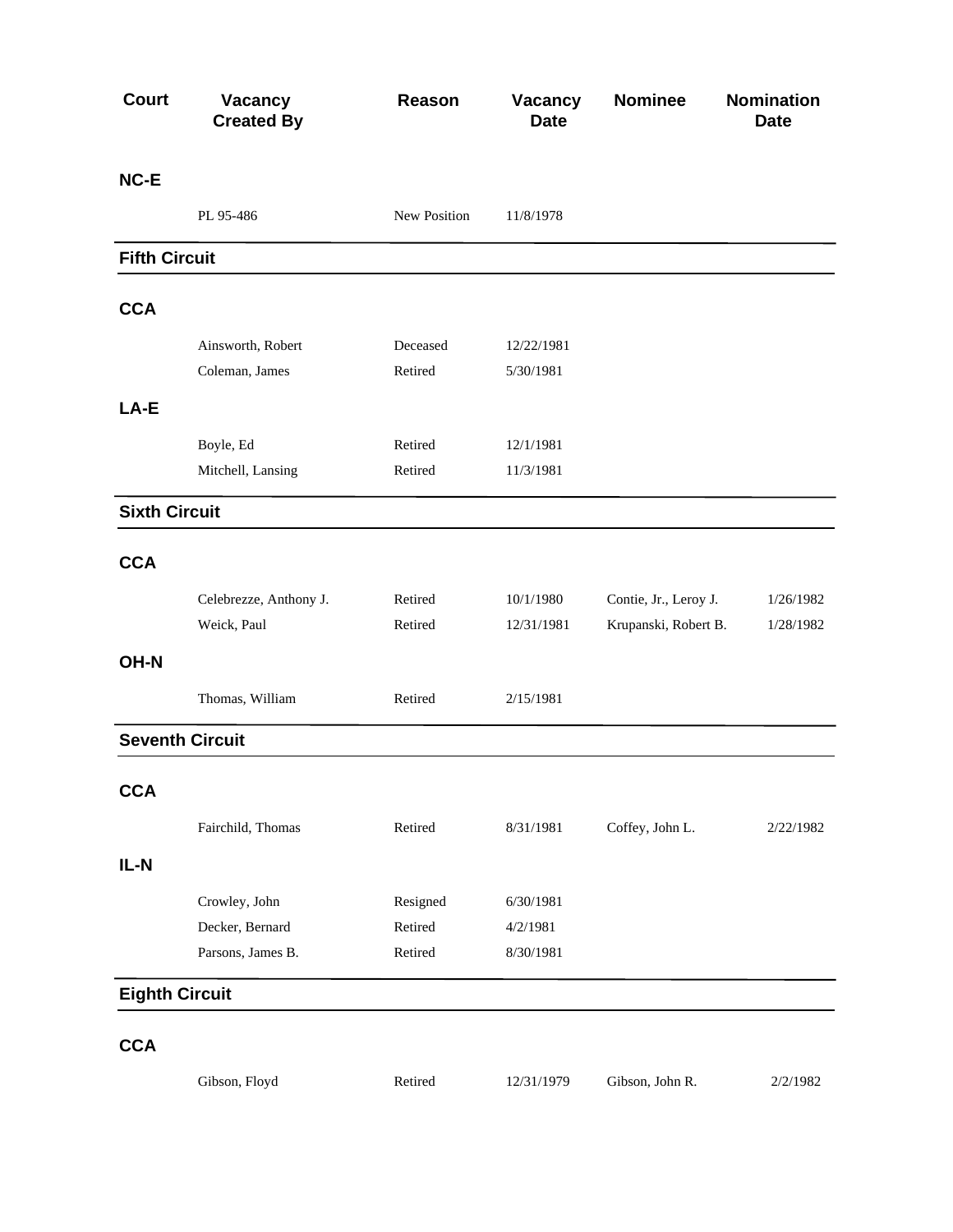| <b>Court</b>           | Vacancy<br><b>Created By</b>        | Reason             | Vacancy<br><b>Date</b>  | <b>Nominee</b>         | Nomination<br><b>Date</b> |
|------------------------|-------------------------------------|--------------------|-------------------------|------------------------|---------------------------|
| <b>Ninth Circuit</b>   |                                     |                    |                         |                        |                           |
| <b>CA-N</b>            |                                     |                    |                         |                        |                           |
|                        | Renfrew, Charles                    | Resigned           | 2/27/1980               | Lynch, Eugene F.       | 1/25/1982                 |
| CA-E                   |                                     |                    |                         |                        |                           |
|                        | Crocker, Myron                      | Retired            | 1/1/1981                |                        |                           |
| CA-C                   |                                     |                    |                         |                        |                           |
|                        | Hill, Irving                        | Retired            | 10/15/1980              |                        |                           |
|                        | Williams, David                     | Retired            | 1/17/1981               |                        |                           |
| H <sub>II</sub>        |                                     |                    |                         |                        |                           |
|                        | Heen, Walter                        | Terminated         | 12/16/1981              | Fong, Harold M.        | 2/11/1982                 |
|                        | <b>Eleventh Circuit</b>             |                    |                         |                        |                           |
| AL-N                   |                                     |                    |                         |                        |                           |
|                        | McFadden, Frank                     | Resigned           | 1/1/1982                |                        |                           |
| FL-N                   |                                     |                    |                         |                        |                           |
|                        | Arnow, Winston                      | Retired            | 3/14/1981               |                        |                           |
| FL-M                   |                                     |                    |                         |                        |                           |
|                        | Young, George C.                    | Retired            | 10/19/1981              | Kovachevich, Elizabeth | 1/26/1982                 |
|                        | <b>District of Columbia Circuit</b> |                    |                         |                        |                           |
| <b>DC</b>              |                                     |                    |                         |                        |                           |
|                        |                                     |                    |                         |                        |                           |
|                        | Bryant, William<br>Gasch, Oliver    | Retired<br>Retired | 1/31/1982<br>11/30/1981 |                        |                           |
|                        |                                     |                    |                         |                        |                           |
| <b>Federal Circuit</b> |                                     |                    |                         |                        |                           |
| <b>CCA</b>             |                                     |                    |                         |                        |                           |
|                        | Kunzi, Robert                       | Deceased           | 2/21/1982               |                        |                           |